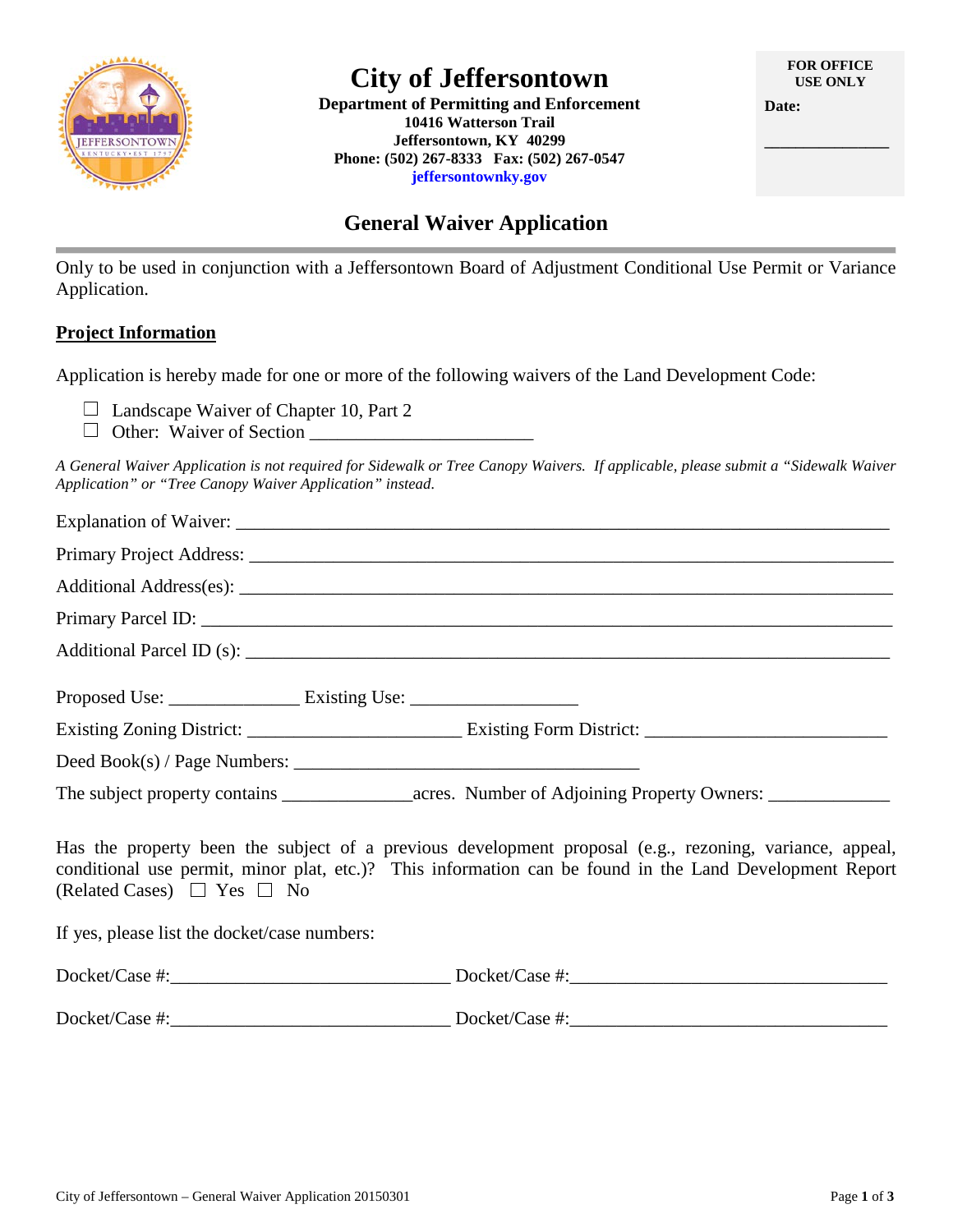### **General Waiver Justification**

In order to justify approval of any waiver, the Jeffersontown Board of Adjustments considers four (4) criteria. Please answer **all** of the following questions. Use additional sheets if needed. **A response of yes, no, or N/A is not acceptable.**

1. Will the waiver adversely affect adjacent property owners?

2. Will the waiver violate the Comprehensive Plan?

3. Is extent of waiver of the regulation the minimum necessary to afford relief to the applicate?

4. Has either (a) the applicant incorporated other design measures that exceed the minimums of the district and compensate for non-compliance with the requirements to be waived (net beneficial effect) or would (b) the strict application of the provisions of the regulation deprive the applicant of the reasonable use of the land or would create an unnecessary hardship on the supplicant?